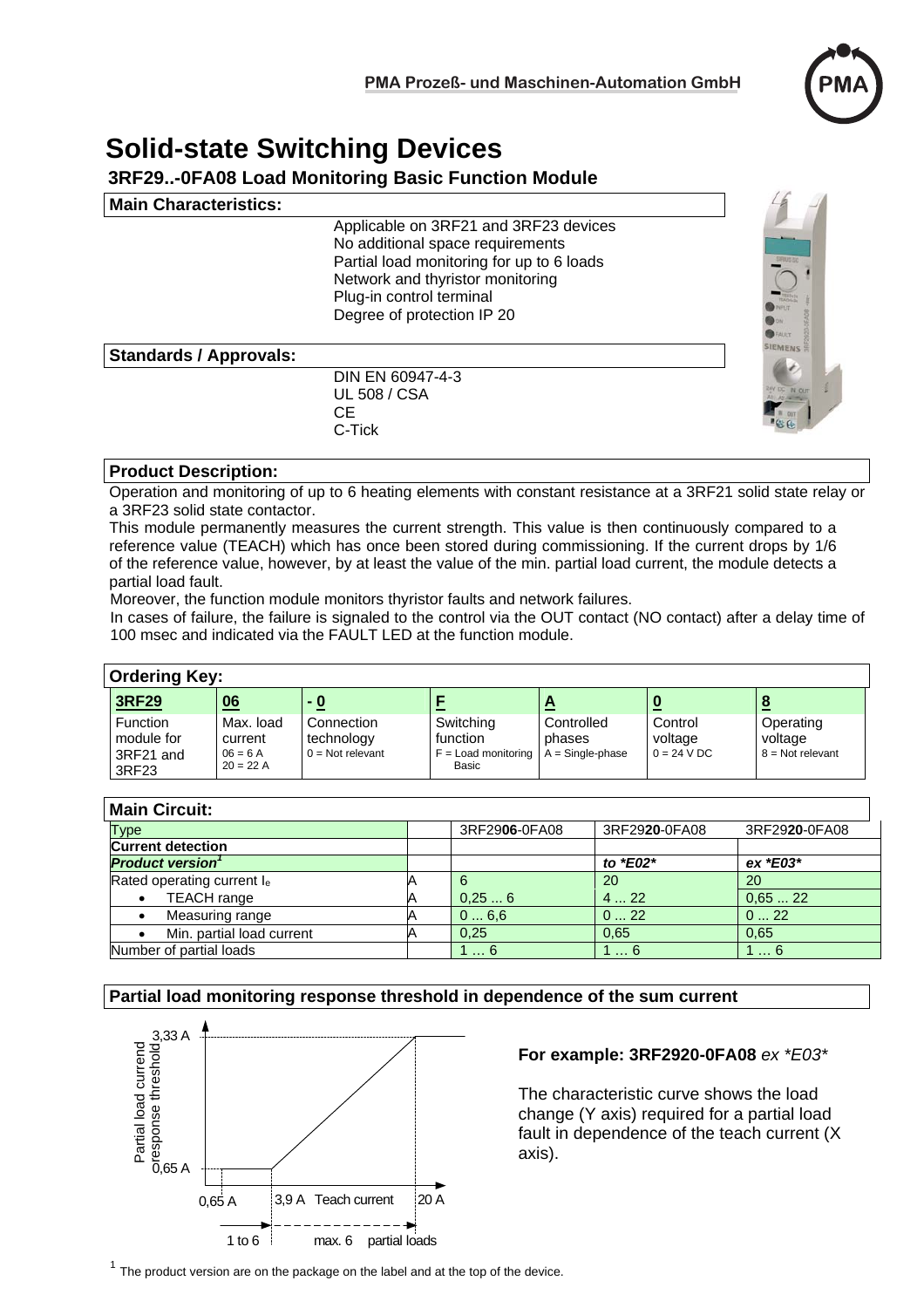

| Control Circuit A1-A2:                      |    |             |  |  |  |  |
|---------------------------------------------|----|-------------|--|--|--|--|
| Type                                        |    | 3RF29-0FA08 |  |  |  |  |
| Rated control supply voltage $\mathsf{U}_s$ |    | 24 DC       |  |  |  |  |
| Current input                               | mA | < 25        |  |  |  |  |
| Max. control supply voltage<br>$\bullet$    |    | 30 DC       |  |  |  |  |
| Min. control supply voltage<br>٠            |    | 18 DC       |  |  |  |  |

## **Control Input IN:**

| Type                                                   |     | 3RF29-0FA08 |
|--------------------------------------------------------|-----|-------------|
| Max. rated operating voltage $\mathsf{U}_{\mathrm{c}}$ |     | 30 DC       |
| Operating current                                      | lmA | < 15        |
| Response voltage $\cup_{\alpha}$                       |     | 12          |
| Pickup current                                         | lmA | > 2         |
| Drop-out voltage                                       |     | 5           |

| <b>Fault Signaling Output OUT:</b> |     |             |
|------------------------------------|-----|-------------|
| <b>Type</b>                        |     | 3RF29-0FA08 |
| Output voltage                     |     | $1530$ DC   |
| Max. output current                | lmA | 50          |

| <b>General Data:</b>                                                            |      |                                                               |  |  |
|---------------------------------------------------------------------------------|------|---------------------------------------------------------------|--|--|
| <b>Ambient temperature</b>                                                      |      |                                                               |  |  |
| During operation                                                                | °C   | $-2560$                                                       |  |  |
| During storage                                                                  | °C   | $-5580$                                                       |  |  |
| <b>Mounting altitude</b>                                                        | m    | 0  1000; at > 1000 m, please contact our Technical Assistance |  |  |
| Impact resistance acc. to DIN IEC 68                                            | g/ms | 15/11                                                         |  |  |
| <b>Vibration resistance</b>                                                     |      |                                                               |  |  |
| Degree of protection                                                            |      | <b>IP20</b>                                                   |  |  |
| Electromagnetic compatibility (EMC)                                             |      |                                                               |  |  |
| Interference emission                                                           |      |                                                               |  |  |
| o Conducted interference voltage<br>IEC 60 947-4-3                              |      | Class A for industrial applications <sup>2</sup>              |  |  |
| o Radiated, high-frequency<br>interference voltage IEC 60 947-4-3               |      | Class A for industrial applications                           |  |  |
| Interference resistance                                                         |      |                                                               |  |  |
| o Electrostatic discharge acc. to<br>IEC 61 000-4-2 (corresponds to severity 3) | kV   | Contact discharge 4; air discharge 8; performance criterion 2 |  |  |
| o Induced HF fields acc. to<br>IEC 61 000-4-6                                   | MHz. | $[0.15 \dots 80; 140$ dB $\mu$ V; performance criterion 1     |  |  |
| $\circ$ Burst acc. to IEC 61 000-4-4                                            | kV   | 2/5.0 kHz; performance criterion 1                            |  |  |
| o Surge acc. to IEC 61 000-4-5                                                  | kV   | Phase-to-ground 2; phase-to-phase 1; performance criterion 2  |  |  |

| <b>Type</b>                                           |             | <b>Screw connection</b>                                                                      |
|-------------------------------------------------------|-------------|----------------------------------------------------------------------------------------------|
| Connection, auxiliary/control contacts                |             |                                                                                              |
| Conductor cross-section with or<br>without end sleeve |             | mm <sup>2</sup> $1 \times (0.5  2.5)$<br>mm <sup>2</sup> $2 \times (0.5  1.0)$<br>AWG 20  12 |
| Stripping length                                      | mm          |                                                                                              |
| <b>Terminal screw</b>                                 |             | M <sub>3</sub>                                                                               |
| Tightening torque<br>$\circ$<br>$D$ 3.5 / PZ 1        | Nm<br>lb.in | 0.50.6<br>4.55.3                                                                             |
| Current transformer hole diameter                     | mm          |                                                                                              |

# **2 Attention!**

This product was constructed as a EMC Class A device. The use of this product in residential applications could lead to radio interferences. In such an application, additional filtering may be required.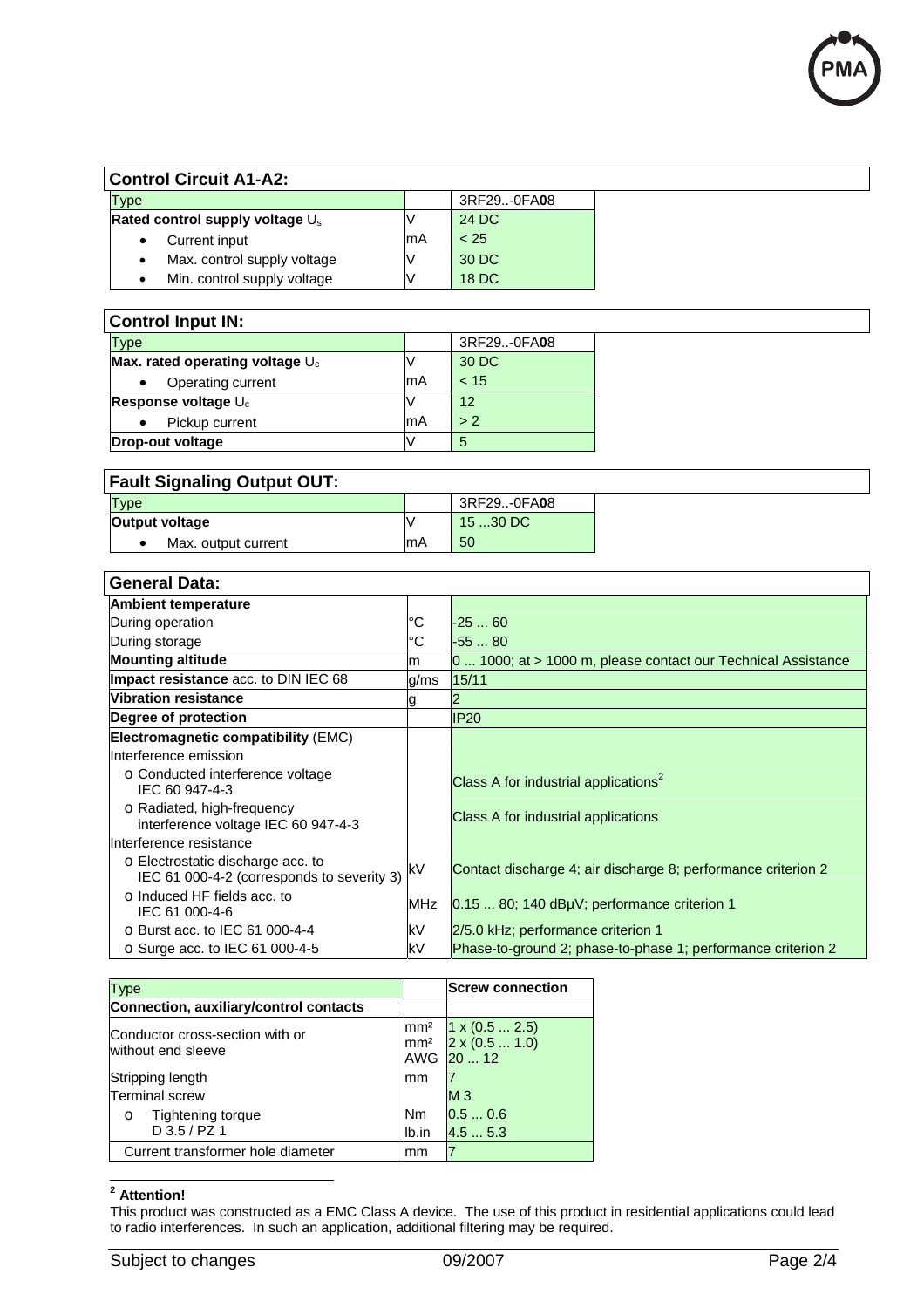

| <b>Allocation to the Solid State Switching Devices:</b> |                          |                                  |                              |  |  |  |
|---------------------------------------------------------|--------------------------|----------------------------------|------------------------------|--|--|--|
| <b>Applicable for</b><br>the following types            | Order No.                | <b>Control voltage</b>           | <b>Connection technology</b> |  |  |  |
| Solid state relays                                      | BRF211.A0.<br>BRF211.A4. | $Us = 24 VDC$<br>$Us = 430 V DC$ | Screw connection             |  |  |  |
| Solid state contactors                                  | BRF231.A0.<br>3RF231.A4. | $Us = 24 VDC$<br>$Us = 430 V DC$ | Screw connection             |  |  |  |
| <b>Accessories</b>                                      | Order No.                |                                  |                              |  |  |  |
| Sealable caps                                           | 3RF2900-0RA88            |                                  |                              |  |  |  |

#### **Mounting:**

The module can be mounted onto all 3RF21 solid state relays and 3RF23 solid state contactors with a control voltage of 24 V DC. After disconnection of the control terminal from the solid state switching device and disconnection of the line to the load from the 2T terminal, the Basic load monitoring can be snapped on. All connections to the basic device are realized thereby. Caution: The guide at the transformer must be inserted into the groove of the solid state switching device! The control terminal of the solid state relay or contactor is plugged into the function module's A1-A2 terminal. The line to the load must be routed through the transformer (D 7.0 mm) and reconnected to the solid state switching device.

For dismounting, the load monitoring must be manually withdrawn from the basic device in vertical direction.

#### **Commissioning:**

When the supply voltage (A1-A2) is first applied, the two INPUT and ON LEDs flash alternately as no TEACH process has yet been carried out. The fault signal output is not set thereby. The function module can be taught in the controlled or uncontrolled state.

Press the TEACH pushbutton for at least 3 seconds. After this time, the load monitoring detects the current flowing through the solid state relay or contactor and stores it as a set point value. The correct completion of the TEACH process is indicated by a simultaneous continuous illumination of the two LEDs. The TEACH process can be repeated at any time.

With the supply voltage applied, the TEACH button can be pressed shortly, maximally 1 second, for test purposes. For this time, the solid state switching device switches through and you can thereby test the arrangement.

#### **Function Diagram:**